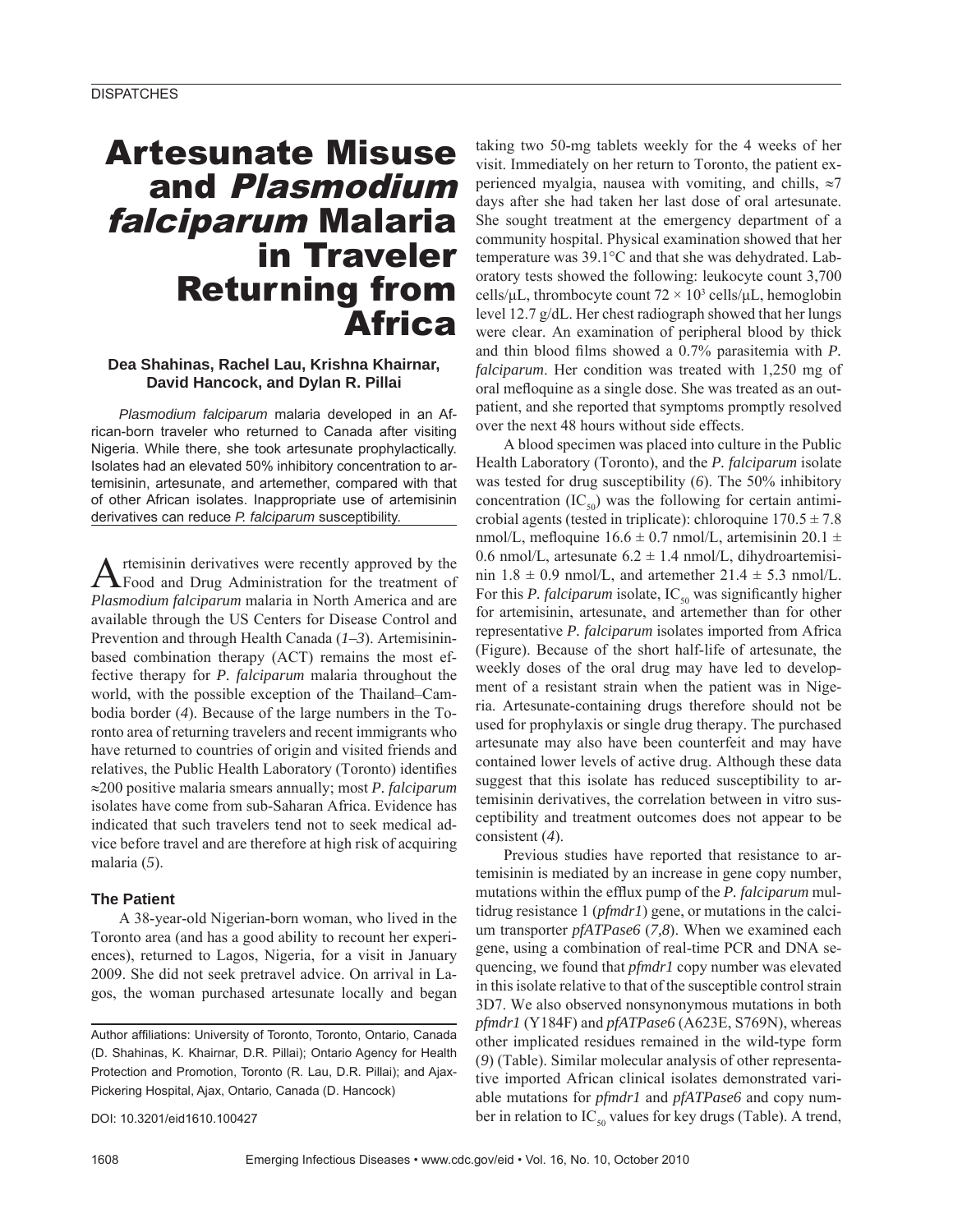

Figure. In vitro drug susceptibility of representative patient isolates from returning travelers who visited friends and relatives in Africa. The mean 50% inhibitory concentrations  $(IC_{\epsilon_0})$  of chloroquine, mefloquine, artemisinin, artesunate, dihydroartemisinin, and artemether are plotted in nmol/L for each isolate, performed in triplicate (error bars indicate SD; n = 3). Nigeria A denotes the patient described in this report. The black horizontal line represents the median value.

albeit weak, was observed in which increased *pfmdr1* copy number was correlated with an elevated  $IC_{\epsilon_0}$  to mefloquine  $(r = 0.52)$  and artemisinin  $(r = 0.42)$ . The presence of an asparagine (N) at position 86 of Pfmdr1, when coupled to an elevated *pfmdr1* copy number, appeared to correlate well with reduced susceptibility to artemisinin (Table). Chavchich et al. recently demonstrated that increased *pfmdr1* copy number occurred in a laboratory strain placed under drug selection pressure with artemisinin derivatives (*11*). However, Imwong et al. have indicated that genetic polymorphisms and copy number in *pfmdr1* do not predict treatment outcome with ACT (*10*).

Findings in the published literature vary in terms of use of artemisinin derivatives for in vitro drug susceptibility testing. Jambou et al. reported treatment failures with ACT in Cambodia, French Guiana, and Senegal (*8*). These authors used artemether for testing and showed  $IC_{50}$  values of ≈30 nmol/L in their "resistant" isolates from Senegal. Noedl et al. described treatment failures with ACT in Cambodia, for which  $IC_{50}$  values to dihydroartemisinin

were  $\approx$ 10 nmol/L (12). Dondorp et al. showed IC<sub>50</sub> values of 4–6 nmol/L to dihydroartemisinin and 6–8 nmol/L to artesunate in a region of Cambodia and Thailand where ACT treatment failures have occurred (*4*). Systematic molecular surveillance and standardized drug-testing methods with clinical isolates are required to establish the molecular correlates of reduced susceptibility to antimalarial drugs. In this regard, efforts are ongoing under the auspices of the Worldwide Antimalarial Research Network (*13*).

## **Conclusions**

The patient's infection responded to mefloquine when she was back in Canada, possibly because of the high oral dose of mefloquine. Current guidelines from the US Centers for Disease Control and Prevention recommend quinine sulfate plus doxycycline, tetracycline, or clindamycin; or atovaquone-proguanil (Malarone; GlaxoSmithKline, Mississauga, Ontario, Canada) as first- and second-line treatment for uncomplicated *P. falciparum* malaria. Reduced susceptibility to artesunate is more likely to occur when it

| Table. Results of sequencing single-nucleotide polymorphisms of Plasmodium falciparum isolate* |              |             |      |      |              |          |     |          |                  |                  |                 |
|------------------------------------------------------------------------------------------------|--------------|-------------|------|------|--------------|----------|-----|----------|------------------|------------------|-----------------|
|                                                                                                | Pfmdr1       |             |      |      |              | PfATPase |     | pfmdr1   | $CQ$ $IC_{50}$ , | $MQ$ $IC_{50}$ , | ART $IC_{50}$ , |
| Strain                                                                                         | 86           | 184         | 1034 | 1042 | 1246         | 623      | 769 | copy no. | nmol/L           | nmol/L           | nmol/L          |
| 3D7                                                                                            | N            | Υ           | S    | N    | D            | A        | S   | 1.00     | 6.1              | 2.1              | 6.1             |
| W <sub>2</sub>                                                                                 |              | $\check{ }$ | S    | N    | D            | A        | S   | 0.97     | 252              | 3.2              | 7.3             |
| Cameroon                                                                                       |              | F           | S    | N    | D            | Е        | N   | 1.85     | 163              | 7.7              | 8.07            |
| Congo                                                                                          |              | F           | S    | N    | D            | E        | N   | 1.51     | 355              | 10.7             | 10.9            |
| Kenya                                                                                          |              | F           | S    | N    | D            | Е        | N   | 1.75     | 282              | 11.7             | 10.1            |
| Liberia                                                                                        | N            | F           | S    | N    | D            | Е        | N   | 1.65     | 109              | 16.2             | 16.5            |
| Nigeria C                                                                                      |              | F           | S    | N    | D            | Е        | N   | 1.06     | 222              | 8.7              | 8.1             |
| Nigeria A                                                                                      | N            | F           | S    | N    | D            | E        | N   | 1.52     | 171              | 16.6             | 20.1            |
| Nigeria B                                                                                      |              | F           | S    | N    | D            | Е        | N   | 1.09     | 188              | 5.6              | 10.0            |
| Ghana                                                                                          | N            | F           | S    | N    | D            | E        | N   | 0.96     | 24.0             | 11.6             | 14.2            |
| Tanzania                                                                                       |              | F           | S    | N    | $\checkmark$ | E        | N   | 1.88     | 381              | 7.8              | 16.6            |
| Angola                                                                                         | $\checkmark$ | F           | S    | N    | D            | Е        | Ν   | 0.81     | 258              | 4.5              | 7.3             |

\*At Pfmdr1 and PfATPase6 residues previously implicated in artemisinin resistance and gene copy number of *pfmdr1* by quantitative real-time PCR in relation to mean IC50 (n = 3) data for key drugs (*7,8,10). pfmdr1*, *P. falciparum* multidrug resistance 1; CQ, chloroquine; MQ, mefloquine; ART, artemisinin; IC<sub>50</sub>., 50% minimum inhibitory concentration; N, asparagine; Y, tyrosine; S, serine; D, aspartic acid; A, alanine; E, glutamic acid; 3D7, chloroquine-sensitive laboratory strain; W2, chloroquine-resistant laboratory strain; Nigeria A, clinical isolate described in this report.†